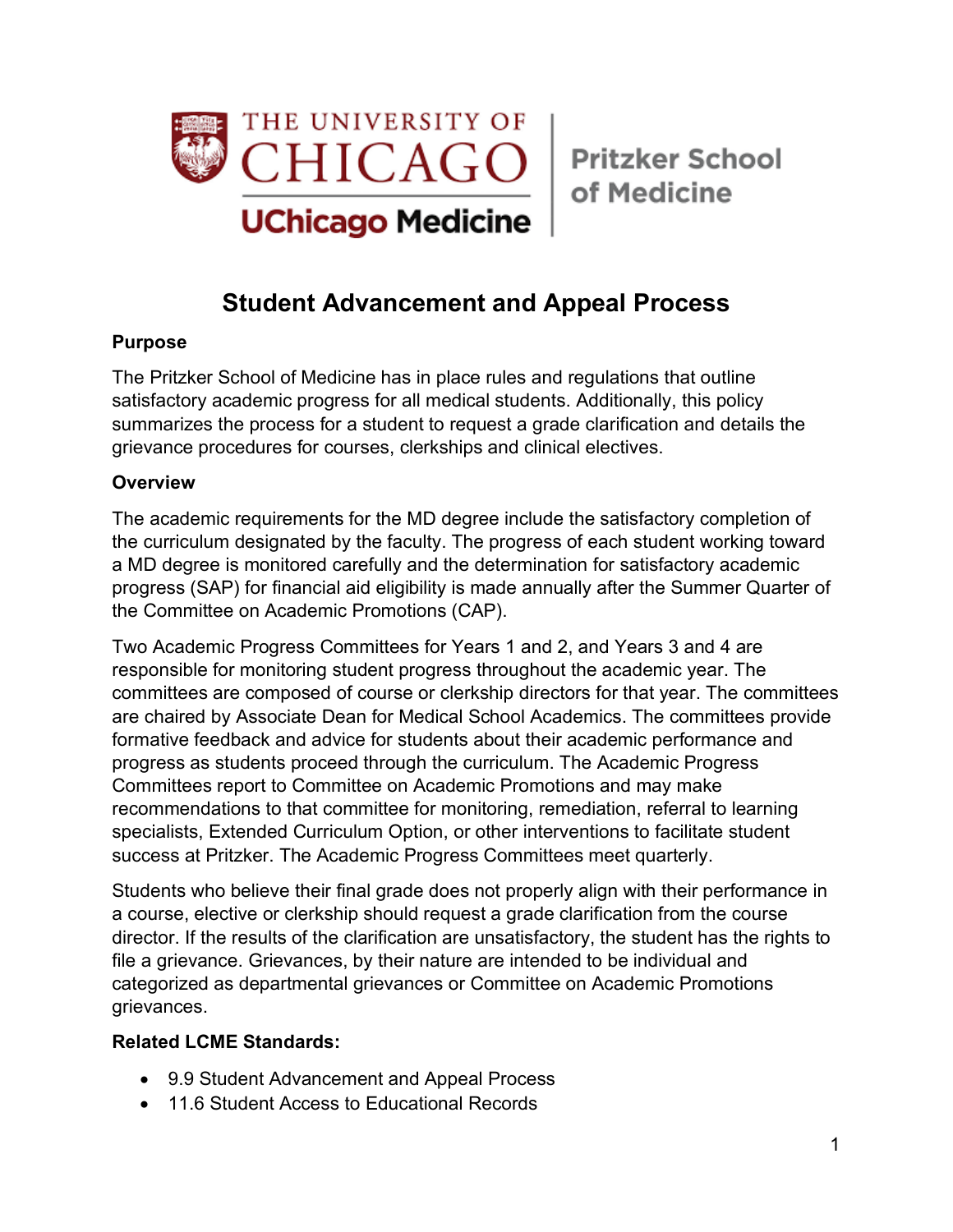#### **Principles**

- 1. It is the department's responsibility to notify the student of their poor performance (Incomplete/Fail) in a timely manner.
- 2. The Committee on Academic Promotions (CAP) is responsible for overall evaluation of student performance, determination of appropriate remediation for academic difficulty, and oversight of academic issues related to student retention and progress.
- 3. Federal law and regulations require that all students receiving financial assistance from Federal Title IV funds maintain satisfactory academic progress.
- 4. Pritzker School of Medicine will provide timely communication to students about any potential or actual changes to their financial aid eligibility or disbursements.
- 5. Pritzker School of Medicine students may review their academic record and have the right to ask for a grade clarification in any course or clerkship. Students are also afforded the right to a timely response from the course director in regards to a grade clarification.
- 6. Pritzker School of Medicine students may appeal a grade after a grade clarification by the course director. A final grade appeal is considered an academic grievance.
- 7. Academic grievances trigger a chain of review process that may ultimately end with a decision by the Dean of the Division of Biological Sciences.

## **Policy**

- 1. Final grades are expected to be submitted no more than two weeks after the end of a course or four to six weeks after the end of a clerkship.
- 2. Passing grades in individual courses are necessary but not sufficient for attainment of the MD degree from the Pritzker School of Medicine. Failure to demonstrate appropriate ethical or professional behavior may in itself be a cause for dismissal from the Pritzker School of Medicine despite passing academic performance. The Pritzker School of Medicine utilizes a Pass (P)/Fail (F) grading system, with the exception of the core clinical clerkships (Family Medicine, Medicine, Neurology, Obstetrics and Gynecology, Pediatrics, Psychiatry, and Surgery), including clerkships deferred to the fourth year. Clerkship grades Honors (H), High Pass (HP), Pass (P), Failure (F) are included on the official University of Chicago transcript. In addition, a narrative summary is submitted to the Pritzker School of Medicine that supports the rationale for the designator grade assigned to the students. The material supplied by each department serves as the basis for the Medical Student Performance Evaluation Letter, which is sent to postgraduate programs for residency selection purposes. In the preclinical biennium (Years 1 and 2), and in year 4, no specific performance data is recorded in the Dean's Office about student performance, except for students who are noted by course directors to be performing at a borderline or failing level. Students having difficulty will be counseled by course directors about ways to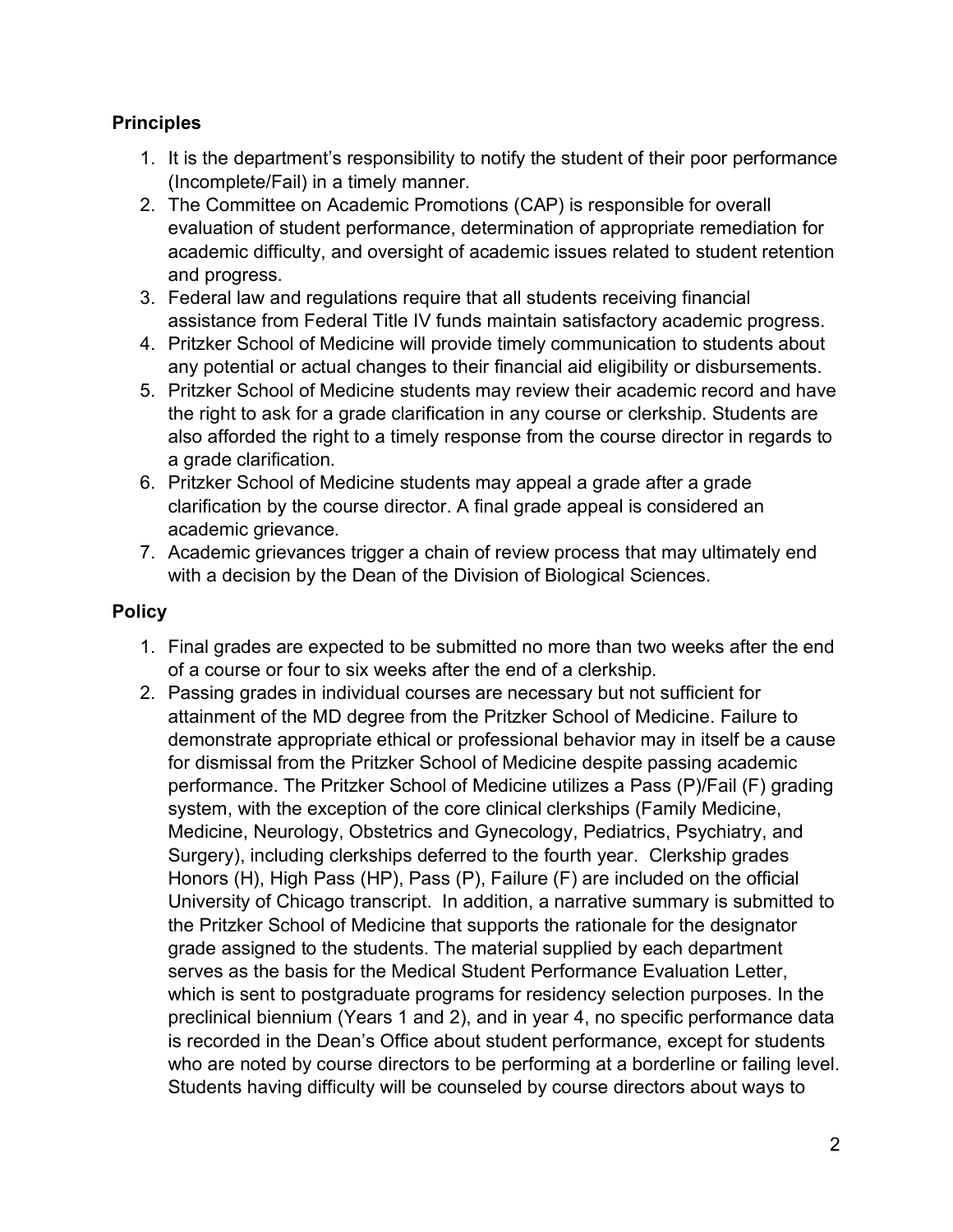improve and may be advised by the Academic Progress Committee or the Committee on Academic Promotions to seek assistance from a learning specialist or other counselor. Honors (H) (Core Clerkships only) The Honors (H) designation is awarded to students whose outstanding performance and demonstrated qualities of intellectual curiosity, integrity and self-discipline significantly exceed the competency level expected for third year students. High Pass (HP) (Core Clerkships only) The designator of High Pass (HP) is awarded to students whose performance clearly exceeds the Pass requirements, but does not reach Honors caliber. Pass (P) A grade of Pass (P) is awarded to students, with the exception of those defined above, whose performance in a subject meets the competency requirements established by the department. Failure (F) Those students whose performance in a subject is clearly below departmental passing standards shall be given a grade of Failure (F). The failure grade (F) will be recorded on the student's transcript, followed by the passing grade when the required course has been retaken and passed. A designator of Incomplete (I) or Withdraw (W) in a previously failed course equals a grade of Failure. A grade of Failure (F) followed by a second grade of Failure (F to F) may result in dismissal. All elective courses (including senior electives and selectives) utilize the Pass/Fail grading system.

- 3. Students must present the written grievance to the department or Dean for Medical Education within four weeks (20 working days) of the incident or receipt of the course grade or evaluation.
- 4. The department should strive to reach a decision within three weeks (15 working days) of receipt of the student's written grievance. If the issue cannot be resolved at the departmental level, the Dean for Medical Education will review the department's decision.

#### **Procedure**

1. Ultimately, it is the Committee on Academic Promotions' responsibility to assure that students graduating from the Pritzker School of Medicine meet the academic, ethical, and professional standards to enter the medical profession. The Committee is appointed by the Dean for Medical Education and consists of senior faculty members who are experienced with medical student education. The Associate Dean for Medical School Academics serves as chair. The Director of Medical School Education staffs the Committee. The committee reports to the Dean for Medical Education. The Committee on Academic Promotions reviews all medical students for promotion to the next year or for graduation. The Committee reviews concerns brought to its attention by the Academic Progress Committees for each year; in some cases, the committee may request that a member of an Academic Progress Committee report directly to the committee regarding a particular issue. The Committee evaluates the success of the academic remediation; reviews the progress of students on Extended Curriculum Option; and reviews petitions from students for changes in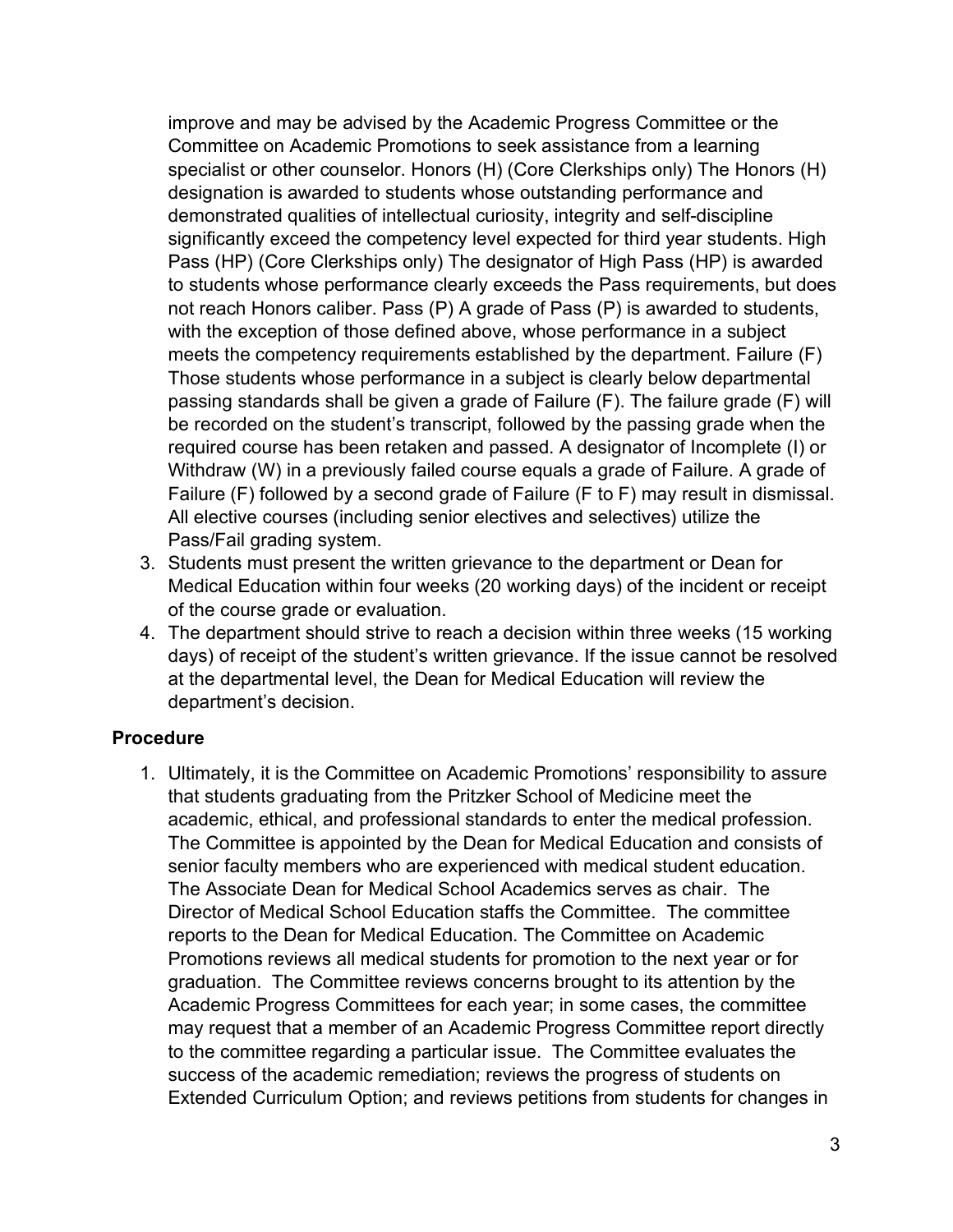the academic timeline; for academic credit outside the standard curriculum; or for re-entry into medical school from a leave of absence. The deliberations of the Committee on Academic Promotions are constructive in approach and directed toward helping students succeed. Ultimately, however, the student must be able to meet the minimum academic performance standards of the competency-based curriculum outlined in this document. When evaluating student performance, the Committee considers such matters as fund of knowledge, ability to organize and logically present information, test-taking skills, understanding, judgment, and professional behavior. When a student is not performing adequately, the Committee will consider all relevant information. Students may be brought to the attention of the Committee on Academic Promotions through the Academic Progress Committees or through the Dean for Medical Education and their designees. Ultimately, it is within the Committee's discretion to determine whether the student is permitted to continue at the school and whether any remediation of course work should be permitted or required. The Committee on Academic Promotions may consider the status of any student at any time, even if the academic record is satisfactory. The Committee may, for reasons including but not limited to improper conduct, recommend to the Dean for Medical Education that a student be dismissed from the Pritzker School of Medicine.

- 2. The Financial Aid Committee reviews and monitors the qualitative and quantitative assessment of performance for each student given by the faculty in all courses for which the student has enrolled. A student who does not satisfactorily complete all course requirements may be permitted to remediate. In this case, a student is assigned a plan and schedule by the Committee on Academic Promotions. This plan deviates from the norm and will require the student to achieve a satisfactory qualitative assessment in all enrolled courses for one academic year. Throughout this period, they will be on financial aid remediation. A student in this status must achieve remediation on the schedule outlined by the Committee on Academic Promotions.
- 3. The normal timeframe for completion of required course work for the MD degree is four academic years. Due to academic or personal difficulties, a student may require additional time. In such situations a schedule may be established for the student that departs from the norm and that may require repeating a year of study. To be considered to be making Satisfactory Academic Progress for financial aid eligibility, the student must complete the first two years of the curriculum by the end of the third year after initial enrollment. The maximum time permitted for financial aid eligibility for the MD completion is six years.
- 4. Departmental Grievances: Grades, Evaluations, Departmental Remediation Requirements: Grievances of an academic nature should first be brought to the attention of the appropriate course director. The course director and student may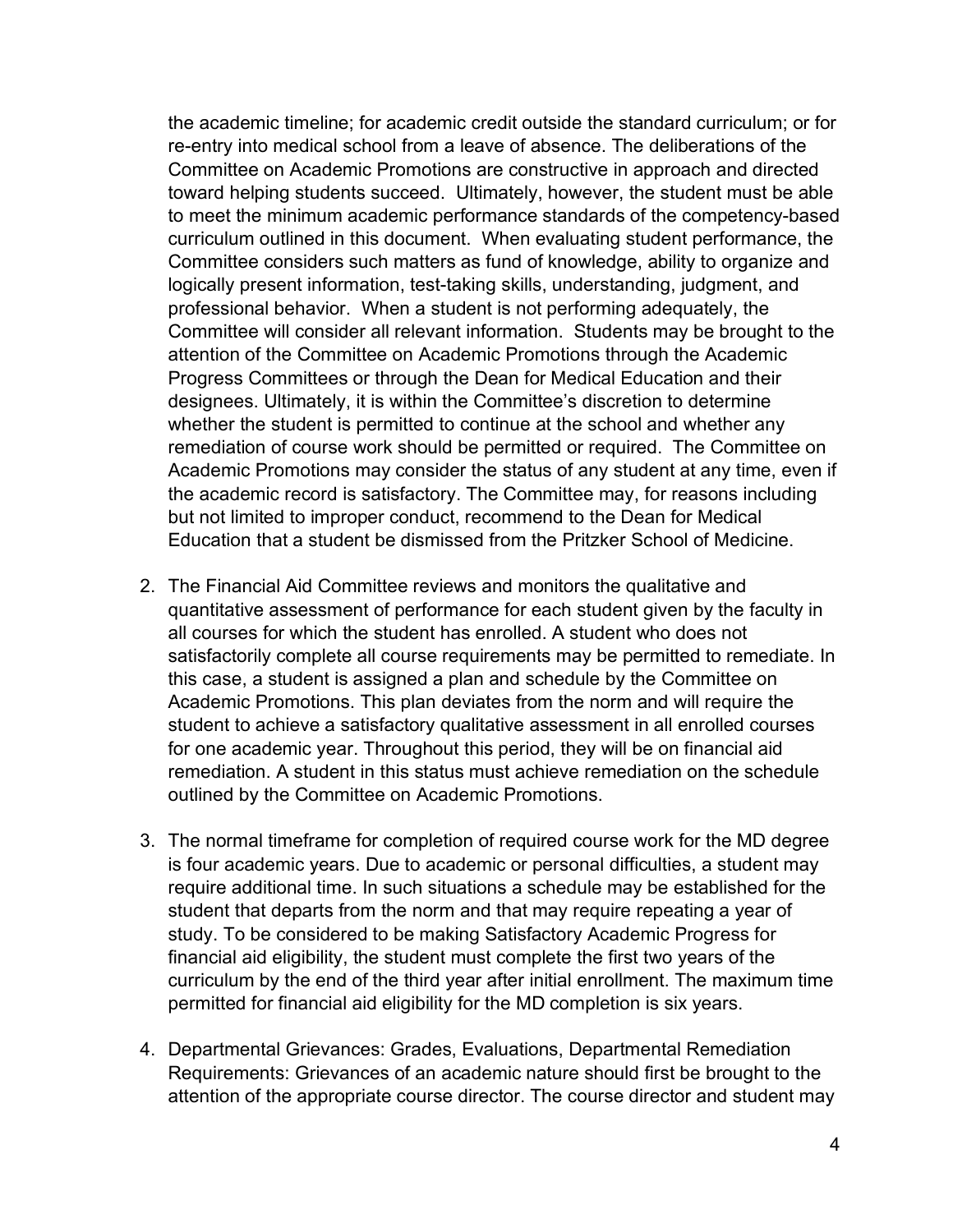work to resolve the grievance at this point. If the grievance involves the course director personally or if the student remains dissatisfied, the complaint should be brought, in writing, to the department chairman. If the course director and the department chairman are the same person, or if the student remains dissatisfied, the grievance should be brought, in writing, to the Dean for Medical Education. The student must present the written grievance to the department or Dean for Medical Education, within four weeks (20 working days) of the incident or receipt of the course grade or evaluation. In the departmental grievance, the department chairman conducts the review, consulting as appropriate with other faculty and staff, and informs the student and the Dean's Office, in writing, of the department's decision regarding the grievance. The department should strive to reach a decision within three weeks (15 working days) of receipt of the written grievance. If the issue cannot be resolved at the departmental level, the Dean for Medical Education will review the department's decision, and if considered to be appropriate, may institute a review mechanism through the appointment of an Ad Hoc Committee. This committee will function in the same manner as an Academic Appeal Committee, below.

5. Committee on Academic Promotions Grievances: Appeal of Decision of Committee on Academic Promotions: For those grievances that relate to decisions of an academic nature or relate to decisions of the Committee on Academic Promotions, the following procedural guidelines pertain:

1. A student appealing any academic decision beyond the departmental level, including decisions of the Committee on Academic Promotions must make the request, in writing, to the Dean for Medical Education within three (3) weeks of the receipt of the written notification of the decision. The request should include the basis for the appeal, as well as any relevant new information. Upon receipt of the written request, the Dean will be required to constitute an Academic Appeal Committee which consists of the following:

a. A minimum of five senior faculty members including department chairs, committee chairs or section chiefs, and/or other senior faculty, preferably none of whom have been directly involved in the student's educational program.

b. The medical student initiating the appeal may request that another medical student be added to the Committee; however, that student member must be an upperclassman. This individual will be chosen to serve by the Dean for Medical Education.

c. The Dean for Medical Education (non-voting) and/or their designee.

2. The Academic Appeal Committee shall consider all pertinent materials, including any new information, and determine whether the Committee on Academic Promotions has rendered the appropriate decision. The appeal committee is not a legal proceeding and does not follow the procedures of a court of law.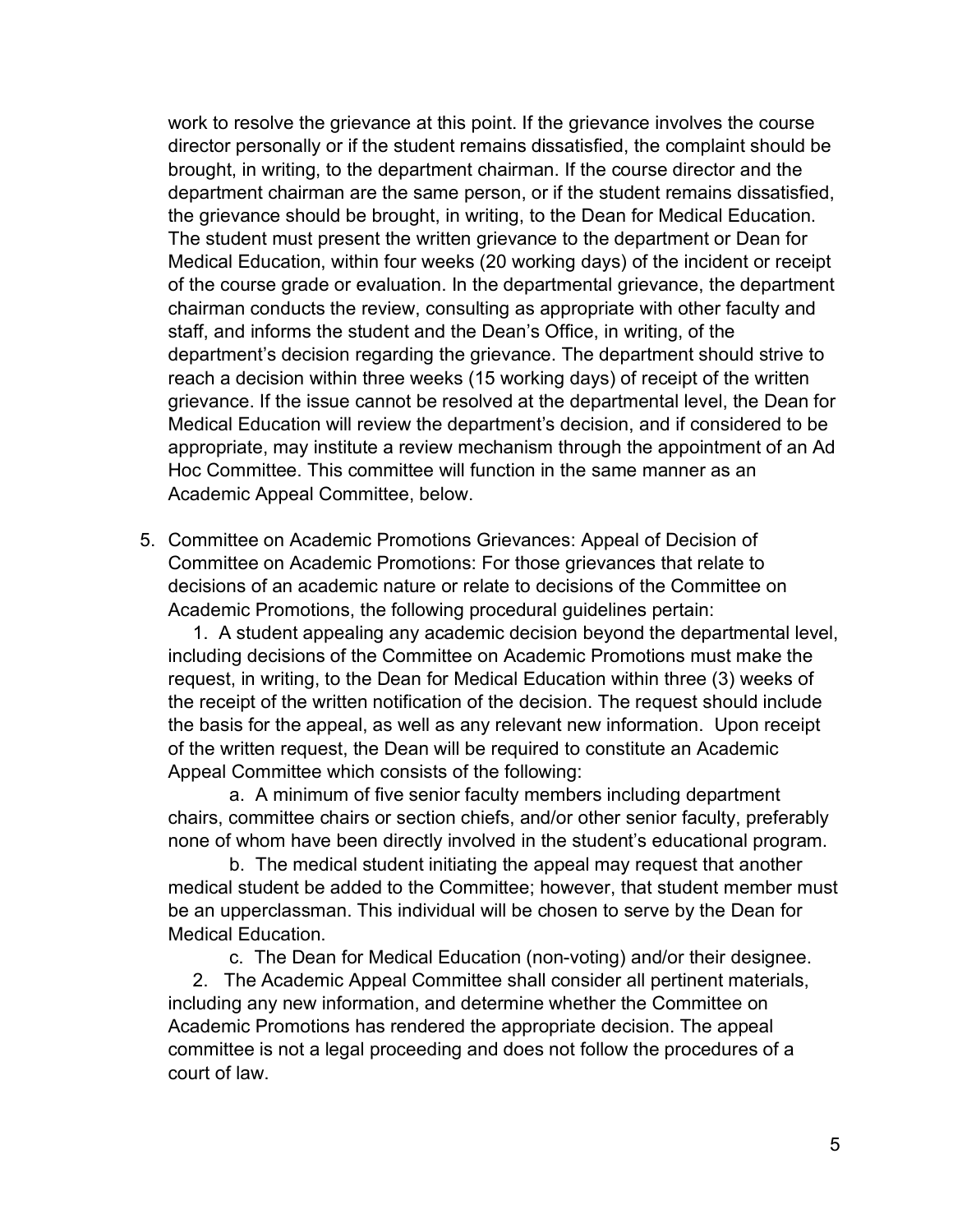3. The Academic Appeal Committee may request that the student appear before the committee to answer questions or to present any new relevant information. The student may also request to appear before the committee to present new information, although it is the prerogative of the committee to grant or deny such a request by the student. When and if the student appears before the Academic Appeal Committee, the student shall be allowed to select an advisor for assistance. If an advisor is to be present, the student must notify the Dean for Medical Education at the time a request for appeal is made. The advisor may not participate in the presentation or discussion.

4. The Dean for Medical Education shall convene the Academic Appeal Committee and commence the procedure. The Committee will provide a report with its recommendations to the Dean of the Division.

5. The Academic Appeal Committee will review all pertinent material in the academic file of the student, including the letter of review and any additional supporting documentation that has been procured for the purpose of the hearing. The student shall have the right to inspect these documents. The procedure to be followed for the hearing will be:

a. The Dean for Medical Education or their designee will review the guidelines around which the Committee is to function and to clarify any aspects that are unclear to members of the Committee, including the directive that the Committee on Academic Promotions' decision is entitled to deference.

b. The Dean for Medical Education or their designee will present information from the Committee on Academic Promotions that led to the decision being contested by the student.

c. New information from the student may be considered, at the discretion of the Academic Appeal Committee, but not if it could have been presented to the Committee on Academic Promotions at the time of its decision.

d. If so decided by the Academic Appeal Committee, the student may be requested or permitted to appear before the committee. The student will leave the meeting at the conclusion of their presentation and after the committee's questions, if any, have been answered.

e. The Academic Appeal Committee will be free to discuss the case in closed session.

f. The Committee shall communicate a summary report of the proceedings, including the recommendation(s) of the Academic Appeal Committee to the Dean for Medical Education, who in turn will forward a final recommendation to the Dean of the Biological Sciences Division for approval.

g. The Dean of the Division of Biological Sciences will review the recommendations, make a final decision, and communicate with the student in question following the hearing. In the case of a dismissal, the Dean decides whether to uphold the recommendation or to select another alternative; either a notation of the dismissal is entered on the student's official University transcript,